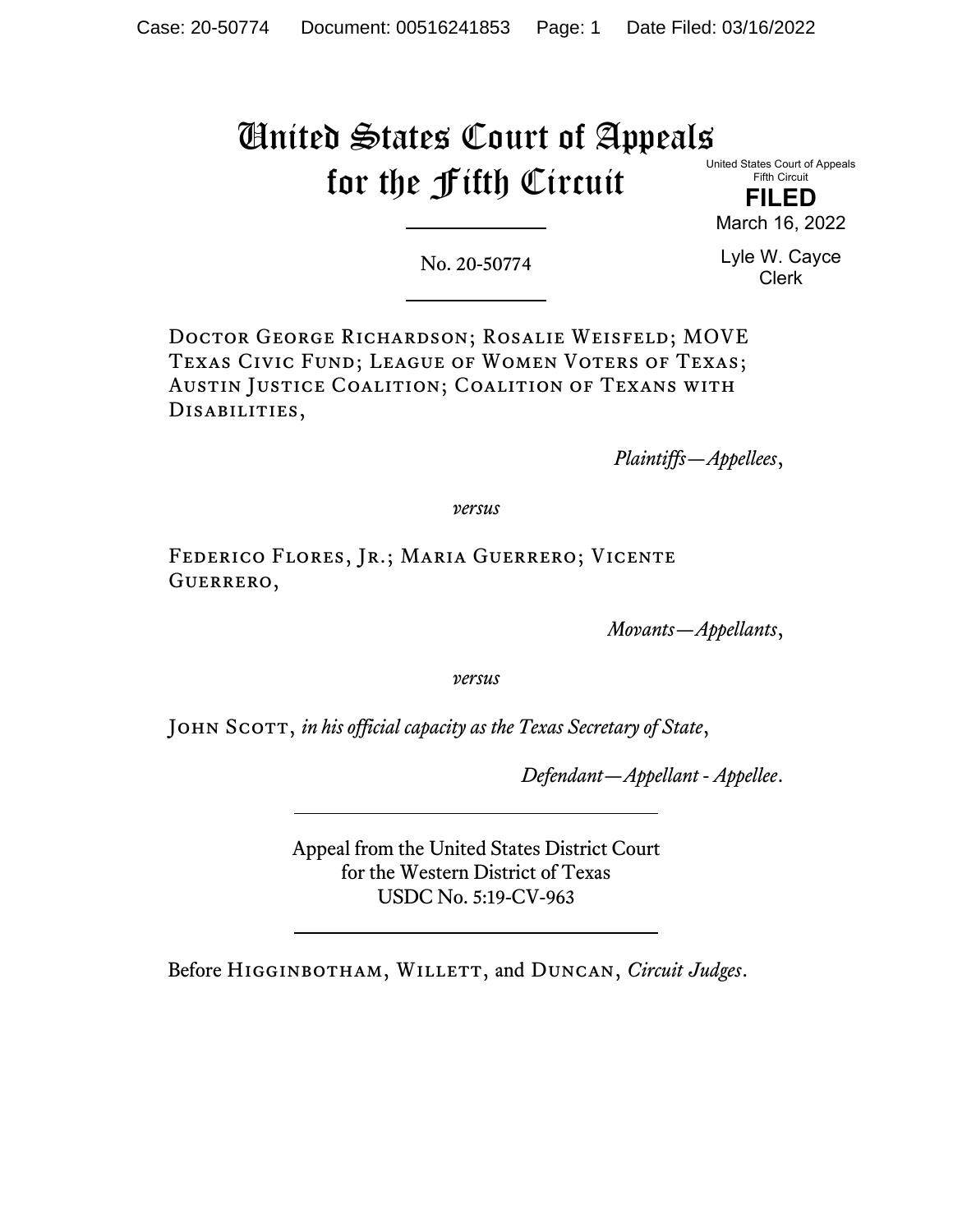# Stuart Kyle Duncan, *Circuit Judge*:

Plaintiffs challenged Texas's system for verifying the signatures on mail-in ballots. Based on purported constitutional defects in that system, the district court issued a detailed injunction against the Texas Secretary of State. But the Secretary does not verify mail-in ballots; that is the job of local election officials. Sovereign immunity therefore bars the injunction. We reverse the district court's order, vacate the injunction, and remand for further proceedings.

# I.

# A.

First, we sketch Texas's system for verifying mail-in ballots.<sup>[1](#page-1-0)</sup>

An eligible voter applies for a mail-in ballot by timely signing and mailing an application to the early voting clerk. TEX. ELEC.  $CODE<sup>2</sup>$  $CODE<sup>2</sup>$  $CODE<sup>2</sup>$  $\S$  84.001(a), (b), (d).<sup>[3](#page-1-2)</sup> Upon receiving a proper application, the early voting clerk mails the voter balloting materials, including the ballot, ballot envelope, and carrier envelope. §§ 86.001(b), 86.002(a), 86.003(a). The voter then fills out the ballot, seals the ballot envelope, places it in the carrier envelope, and timely returns it. §§ 86.005(c), 86.007. The voter must sign the certificate on the carrier envelope. §§ 86.005(c), 86.013(c).

The Early Voting Ballot Board ("EVBB") is responsible for processing mail-in ballots. § 87.001. The ballots are verified by the EVBB or initially by a Signature Verification Committee ("SVC"), if one is appointed. §§ 87.041(a), 87.021(2), 87.022–024, 87.027(a), (h). The EVBB

<span id="page-1-0"></span><sup>1</sup> For more detail, we refer the reader to the motions panel opinion. *See Richardson v. Tex. Sec'y of State*, 978 F.3d 220, 224–26 (5th Cir. 2020).

<span id="page-1-1"></span><sup>&</sup>lt;sup>2</sup> All references to statutory sections in this opinion are to the Texas Election Code as effective for the 2020 General Election.

<span id="page-1-2"></span><sup>&</sup>lt;sup>3</sup> A witness may sign if the applicant cannot "because of a physical disability or illiteracy." § 1.011(a).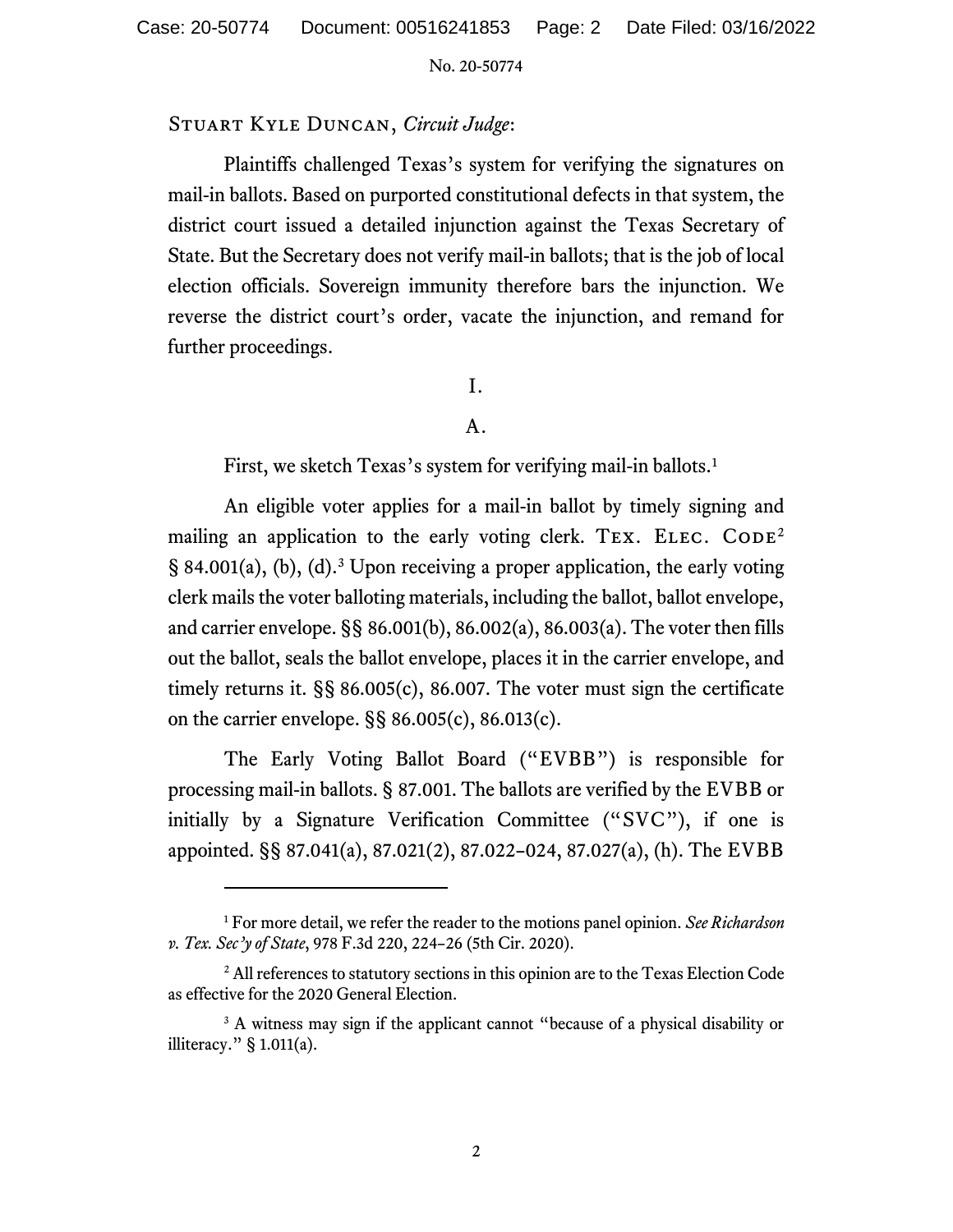and the SVC compare the signatures on the ballot application and the carrier envelope certificate, as well as signatures already on file. §§ 87.041(b)–(e), 87.027(h)–(i). Either body may accept or reject ballots based on signature comparisons. §§ 87.027(i), (j), 87.041(b), (d). The EVBB, however, may overrule the SVC's rejection of a ballot and accept the ballot. § 87.027(j).

Following its review, the EVBB secures rejected ballots and delivers them to the general custodian of election records. § 87.043(c). No more than ten days after an election, the EVBB must notify a voter in writing that his ballot was rejected. § 87.0431(a). No more than thirty days after an election, the early voting clerk must notify the Attorney General of the EVBB's rejections and provide certified copies of balloting materials. § 87.0431(b).

# B.

In August 2019, Plaintiffs<sup>[4](#page-2-0)</sup> filed suit challenging this verification system. They brought claims under the due process and equal protection clauses of the Fourteenth Amendment, as well as the Americans with Disabilities Act, 42 U.S.C. § 12131 *et seq.*, and the Rehabilitation Act of 1973, 29 U.S.C. § 794. The named defendants were the Secretary of State<sup>[5](#page-2-1)</sup> ("the Secretary"), in her official capacity, as well as two local election officials.

After denying the Secretary's motion to dismiss and receiving crossmotions for summary judgment, in September 2020 the district court granted Plaintiffs partial summary judgment on their constitutional claims and ordered "detailed and lengthy" injunctive relief pertaining to the November 2020 election. *Richardson v. Tex. Sec'y of State* (*Richardson II*), 978 F.3d 220,

<span id="page-2-1"></span><span id="page-2-0"></span><sup>4</sup> Plaintiffs are individuals (Dr. George Richardson and Rosalie Weisfeld) who claim their votes have been previously rejected based on signature mismatches, as well as organizations(Austin Justice Coalition, Coalition of Texans With Disabilities, Move Texas Civic Fund, and League of Women Voters of Texas) whose members or services are allegedly impacted by the challenged system.

<sup>&</sup>lt;sup>5</sup> Ruth Hughs, the Secretary when suit was filed, has been replaced by John Scott.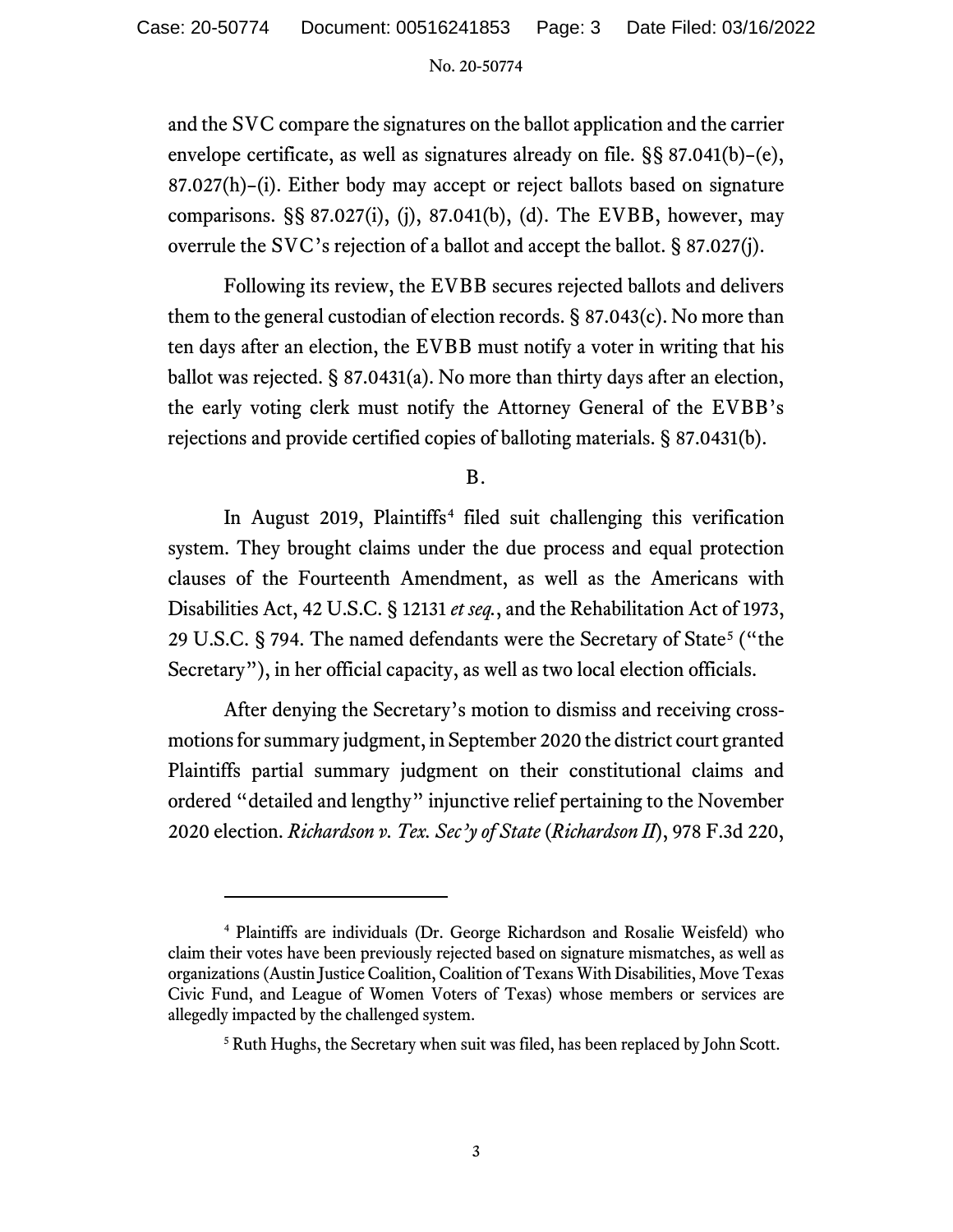227 (5th Cir. 2020); *see also Richardson v. Tex. Sec'y of State* (*Richardson I*), 485 F. Supp. 3d 744, 801–03 (W.D. Tex. 2020).

The Secretary timely appealed, and a motions panel stayed the injunction. *Richardson II*, 978 F.3d at 224. While declining to reach standing or sovereign immunity, the panel found the Secretary likely to succeed on the merits because Texas's system did not implicate due process rights and survived the *Anderson / Burdick* test. *Id.* at 228–33, 235–41. [6](#page-3-0) The panel also concluded that the injunction likely went beyond the remedy available under *Ex parte Young* by purporting to "control the Secretary in [the] exercise of *discretionary* functions." *Id.* at 241; *see Ex parte Young*, 209 U.S. 123 (1908). Judge Higginbotham concurred on the grounds that the Supreme Court has "consistently counseled against court-imposed changes to 'election rules on the eve of an election.'" *Richardson II*, 978 F.3d at 244 (Higginbotham, J., concurring) (quoting *Republican Nat'l Comm. v. Democratic Nat'l Comm.*, --- U.S. ---, 140 S. Ct. 1205, 1207 (2020) (per curiam)).

# II.

"We review a preliminary injunction for abuse of discretion, reviewing findings of fact for clear error and conclusions of law *de novo*." *Planned Parenthood of Greater Tex. v. Kauffman*, 981 F.3d 347, 354 (5th Cir. 2020) (en banc) (citation omitted). Similarly, "[w]e review the district court's jurisdictional determination of sovereign immunity *de novo*." *City of Austin v. Paxton*, 943 F.3d 993, 997 (5th Cir. 2019), *cert. denied* --- U.S. ---, 141 S. Ct. 1047 (2021).

<span id="page-3-0"></span><sup>6</sup> Under *Anderson / Burdick*, a law that does not place a "severe" burden on voting rights will be upheld if it is a "reasonable, nondiscriminatory restriction" justified by "the State's important regulatory interests." *Richardson II*, 978 F.3d at 233 & n.26 (citing *Anderson v. Celebrezze*, 460 U.S. 780 (1983); *Burdick v. Takushi*, 504 U.S. 428 (1992)). Instead of *Anderson / Burdick*, the district court applied the due process analysis from *Mathews v. Eldridge*, 424 U.S. 319 (1976). *Richardson I*, 485 F. Supp. 3d at 778. The motions panel held *Eldridge* was the wrong test. *Richardson II*, 978 F.3d at 233–34.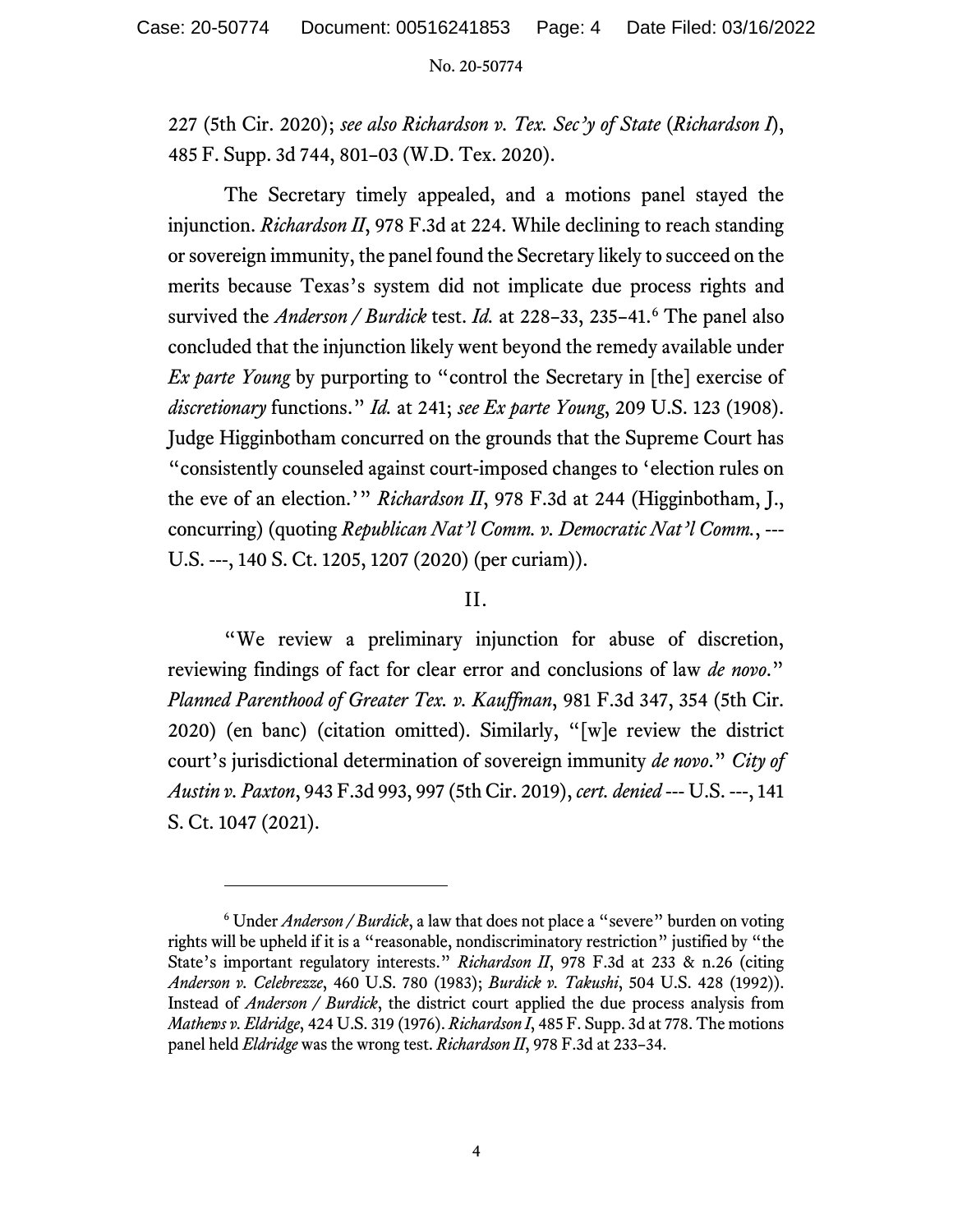## III.

The Secretary raises sovereign immunity as a threshold ground for reversal. He contends that, because he does not enforce the challenged ballot verification system, Plaintiffs' suit falls outside the *Ex parte Young* exception to sovereign immunity. *See Ex parte Young*, 209 U.S. at 157 (state officer defendant must have "some connection with the enforcement of the act"). We agree.

Plaintiffs claim the process of verifying signatures on mail-in ballots violates their rights under the Fourteenth Amendment and federal disability laws. But, as discussed, the Texas Election Code places those duties in the hands of local election officials: the early voting clerk, the EVBB, and the SVC. *See Richardson II*, 978 F.3d at 224–26. The Secretary has no enforcement role. *See Lewis v. Scott*, No. 20-50654, --- F.4th ---, slip. op at 5 (5th Cir. March 16, 2022) (holding "[i]t is local election officials, not the Secretary, who verify voters' signatures and notify voters of a mismatch"). "Where a state actor or agency is statutorily tasked with enforcing the challenged law and a different official is the named defendant, our *Young* analysis ends." *City of Austin*, 943 F.3d at 998 (citation omitted).

To find the required connection, the district court relied on the Secretary's broad duties to oversee administration of Texas's election laws. *See Richardson I*, 485 F. Supp. 3d at 771–72 (citing §§ 31.001–.005). Since then, however, our precedent has clarified that the Secretary's "general duties under the [Texas Election] Code" fail to make the Secretary the enforcer of specific election code provisions. *Tex. Democratic Party v. Abbott*, 978 F.3d 168, 180 (5th Cir. 2020) (citing §§ 31.003–.004).[7](#page-4-0) More is needed—

<span id="page-4-0"></span><sup>7</sup> *See also Bullock v. Calvert*, 480 S.W.2d 367, 371–72 (Tex. 1972) (Reavley, J.) (rejecting argument that Secretary's role as "chief election officer" or his duty to "maintain uniformity" in application of election laws are "a delegation of authority to care for any breakdown in the election process"); *In re Hotze*, 627 S.W.3d 642, 649 (Tex. 2020) (Blacklock, J., concurring) (same).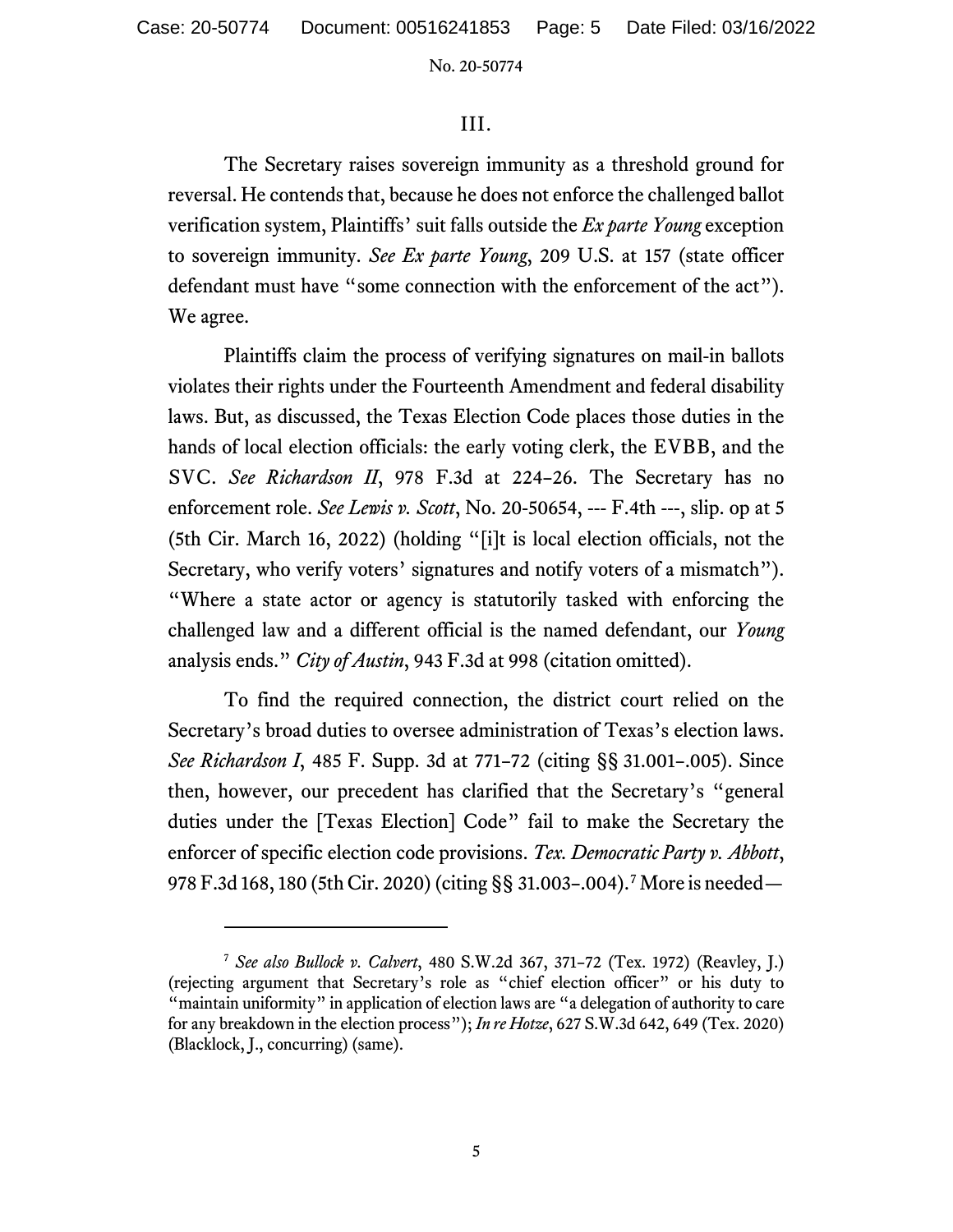namely, a showing of the Secretary's "connection to the enforcement of the particular statutory provision that is the subject of the litigation." *Id.* at 179; *see also City of Austin*, 943 F.3d at 999–1000 (distinguishing "general duty" to implement state law from "particular duty to enforce the statute in question" (quoting *Morris v. Livingston*, 739 F.3d 740, 746 (5th Cir. 2014))). "Th[at] is especially true here because the Texas Election Code delineates between the authority of the Secretary of State and local officials." *Tex. Democratic Party*, 978 F.3d at 179. None of the general duties cited by the district court shows that the Secretary enforces the particular verification provisions challenged here. *See Lewis*, No. 20-50654, slip op. at 5–7 (reaching same conclusion).<sup>[8](#page-5-0)</sup>

Plaintiffs argue enforcement authority is evident in election code section 31.002, which requires the Secretary to prescribe the "design and content" of forms local officials use. Plaintiffs did not make this argument in the district court, so it is waived. *See Certain Underwriters at Lloyd's v. Axon Pressure Prods. Inc.*, 951 F.3d 248, 273 n.20 (5th Cir. 2020). But even had they not waived it, the argument would fail. Plaintiffs do not challenge the design or content of the forms associated with mail-in balloting. Rather, they challenge the processes of verifying mail-in ballots and notifying voters. The code confers the duty to verify ballots on local officials, not the Secretary. *See Lewis*, No. 20-50654, slip op. at 5. So, enjoining the Secretary to change the balloting forms "would not afford the Plaintiffs the relief that they seek, and therefore, the Secretary of State is not a proper defendant." *Mi Familia Vota v. Abbott*, 977 F.3d 461, 467–68 (5th Cir. 2020) (citation and internal quotation marks omitted). [9](#page-5-1) 

<span id="page-5-0"></span><sup>&</sup>lt;sup>8</sup> For those reasons, we must respectfully disagree with our esteemed colleague's erudite dissenting opinion. *See post*, at 2.

<span id="page-5-1"></span><sup>9</sup> For that reason, our decision in *Texas Democratic Party v. Abbott* is distinguishable. There, we held the Secretary enforced a challenged age restriction on mail-in voting, because she created the mail-in application form that local officials had to use. 978 F.3d at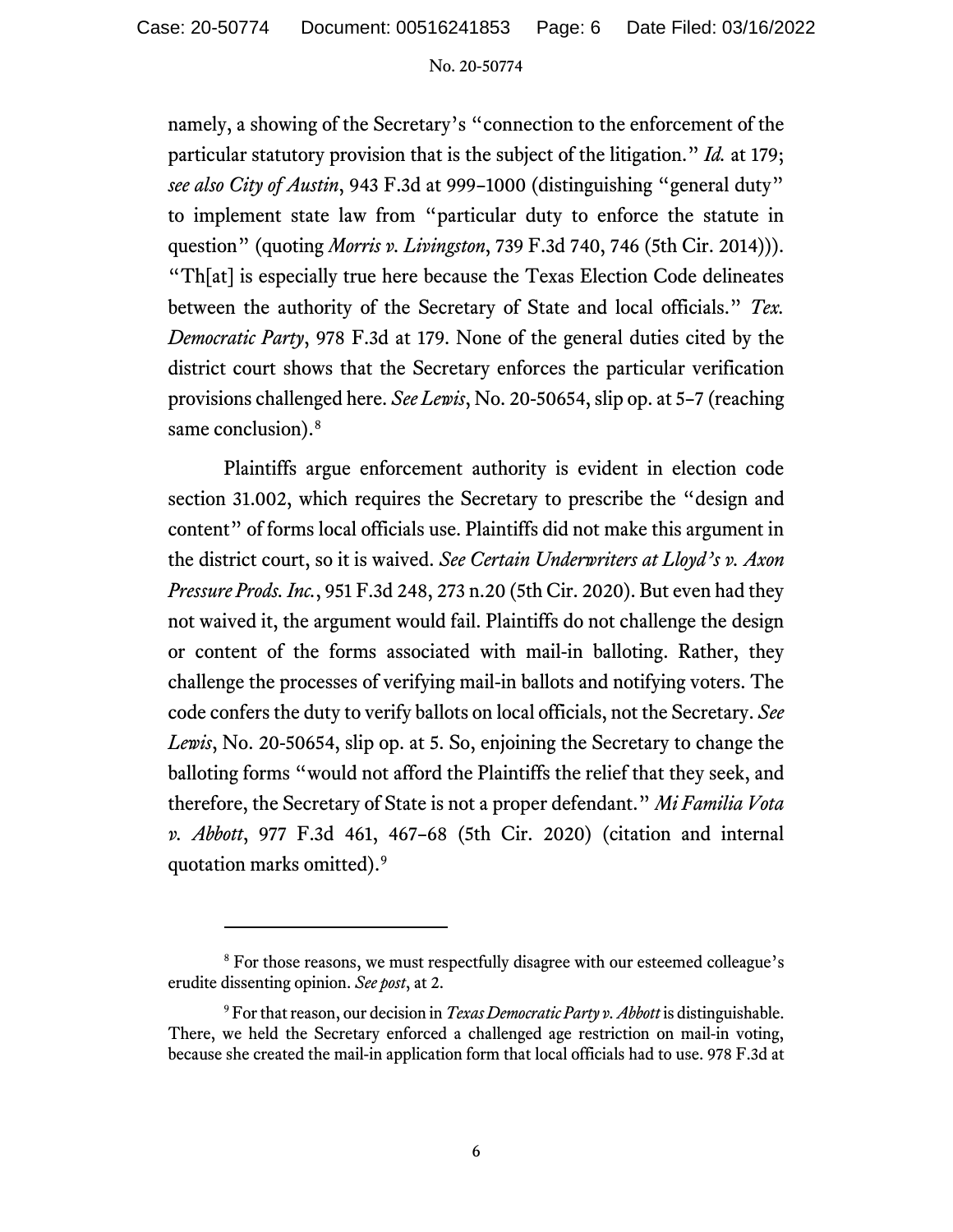Plaintiffs also argue the Secretary's enforcement authority is shown because the Secretary has issued various advisories to local officials about ballot verification. We disagree. "Enforcement" for *Young* purposes means "compulsion or constraint." *City of Austin*, 943 F.3d at 1000 (quoting *K.P. v. LeBlanc*, 627 F.3d 115, 124 (5th Cir. 2010)). Offering advice, guidance, or interpretive assistance does not compel or constrain local officials in fulfilling their duty to verify mail-in ballots. *See Tex. All. for Retired Ams. v. Scott*, No. 20-40643, --- F.4th ---, slip op. at 6 (5th Cir. March 16, 2022).

Nor, finally, is the Secretary's enforcement authority shown by the fact that the Secretary wrote a letter to Harris County about a different election code provision. Even assuming the letter showed the Secretary "enforced" some mail-in ballot provisions, an official's choice "to defend *different* statutes under *different* circumstances does not show that he is likely to do the same here." *City of Austin*, 943 F.3d at 1002.

In sum, the district court erred in finding the Secretary was the proper defendant under *Ex parte Young*.

## IV.

We REVERSE the district court's order, VACATE the preliminary injunction, and REMAND for further proceedings consistent with this opinion. [10](#page-6-0)

<sup>180.</sup> Here, Plaintiffs challenge not the mail-in forms but how local officials verify the signatures on those forms. *See Tex. All. for Retired Ams. v. Scott*, No. 20-40643, --- F.4th ---, slip op. at 7 (5th Cir. March 16, 2022) (distinguishing *Texas Democratic Party v. Abbott*).

<span id="page-6-0"></span><sup>&</sup>lt;sup>10</sup> Also before us is an appeal of the district court's denial of permissive intervention to Appellants Federico Flores Jr., Maria Guerrero, and Vicente Guerrero, who challenged the same provisions in separate litigation. Finding no abuse of the district court's discretion, we DISMISS that appeal for lack of jurisdiction. *See Sommers v. Bank of Am., N.A.*, 835 F.3d 509, 512 (5th Cir. 2016).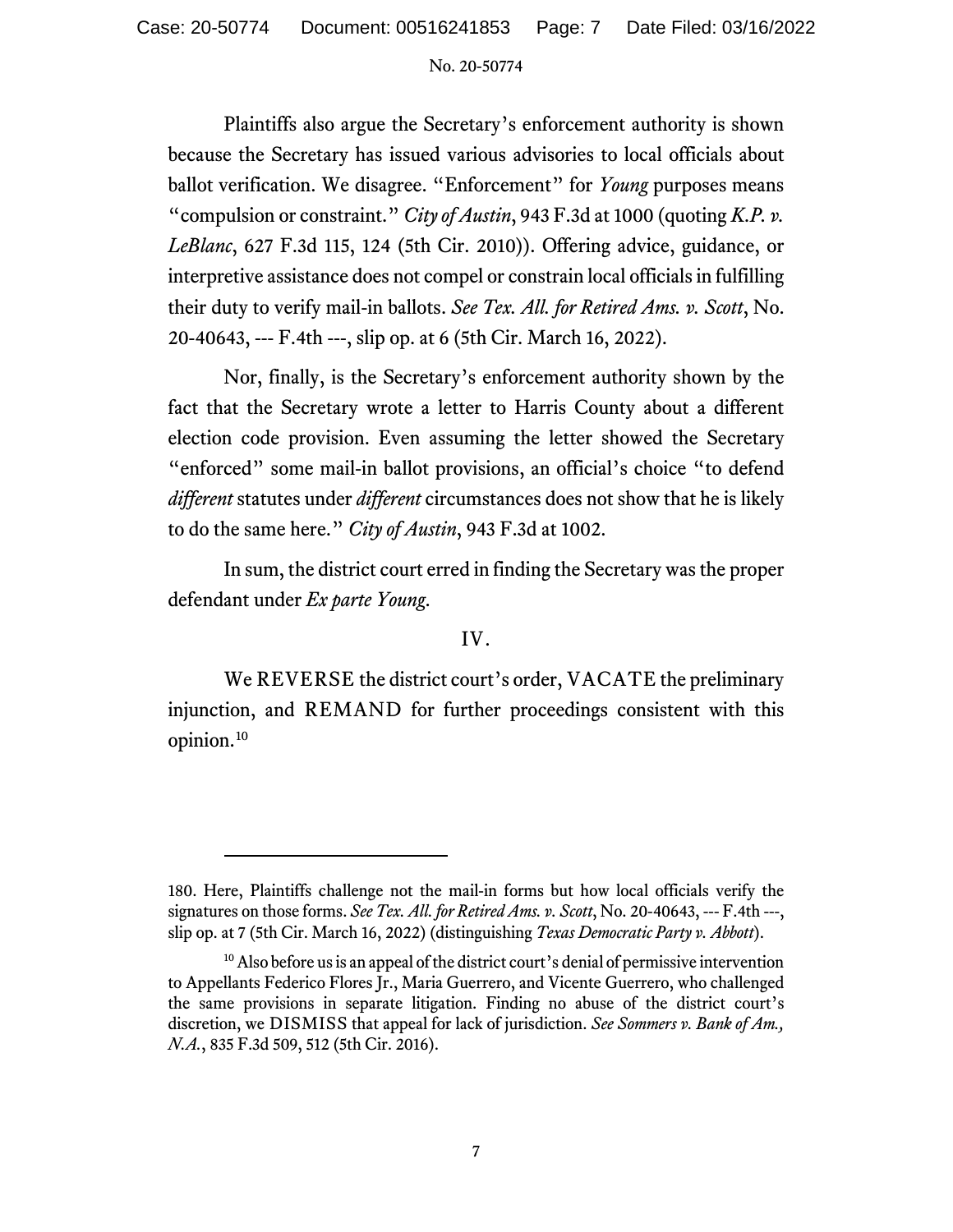PATRICK E. HIGGINBOTHAM, *Circuit Judge*, dissenting:

I must dissent with this case as well as its companion cases.<sup>[1](#page-7-0)</sup> None present an issue of sovereign immunity, as the Eleventh Amendment does not bar these claims under the Fourteenth Amendment. Our issue is rather the antecedent question of Article III standing, turning on injury and redressability.

# **I.**

I write to remind failing memories of the signal role of *Ex parte Young* in directly policing the path of cases and controversies to the Supreme Court from our state and federal courts and warn against its further diminution.[2](#page-7-1) As I explained over twenty years ago in *Okpalobi v. Foster*, "*Ex parte Young* poses no threat to the Eleventh Amendment or to the fundamental tenets of federalism. To the contrary, it is a powerful implementation of federalism necessary to the Supremacy Clause, a stellar companion to *Marbury* and *Martin v. Hunter's Lessee.*"<sup>[3](#page-7-2)</sup> Just as then, "the destination of the majority's trek today is inevitably a narrowing of the doctrine of *Ex parte Young* . . . I decline passage on that voyage. I decline because I am persuaded that familiar principles of standing are better suited to answer these questions with less risk to the vital role of *Ex parte Young*."[4](#page-7-3)

<span id="page-7-0"></span><sup>1</sup> *T*ex*. Alliance for Retired Americans v. Scott*, No. 20-40643, --- F.4th ---, (5th Cir. March 16, 2022); *Lewis v. Scott*, No. 20-50654, --- F. 4th ---, (5th Cir. March 16, 2022).

<sup>&</sup>lt;sup>2</sup> 209 U.S. 123 (1908).

<span id="page-7-3"></span><span id="page-7-2"></span><span id="page-7-1"></span><sup>3</sup> *Okpalobi v. Foster*, 244 F.3d 405, 432 (5th Cir. 2001) (Higginbotham, J. *concurring*).

<sup>4</sup> *Id.*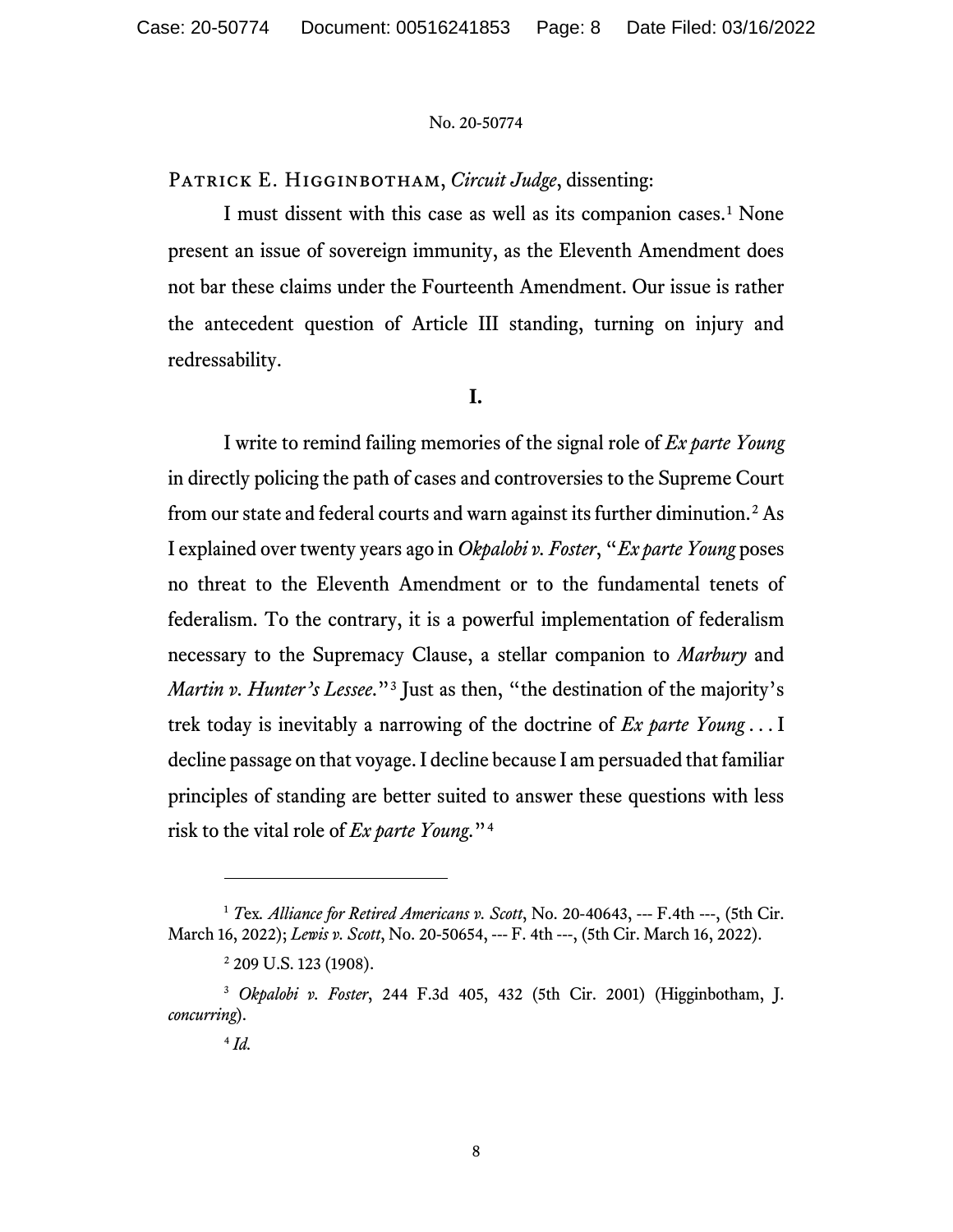The majority continues this Court's effort to shrink the role of *Ex parte Young*, by overly narrow readings of the state officer's duty to enforce Texas's election laws. Unlike in *Okpalobi* "where the defendants had no enforcement connection with the challenged statute,"<sup>[5](#page-8-0)</sup> the Texas Secretary of State is the "chief election officer of the state" and is directly instructed by statute to "obtain and maintain uniformity in the application, operation, and interpretation of this code and of the election laws outside this code."[6](#page-8-1) Moreover, the Secretary is charged to "take appropriate action to protect the voting rights of the citizens of this state from abuse by the authorities administering the state's electoral processes" and "to correct offending conduct."[7](#page-8-2) Although recent decisions by this Court have split hairs regarding the level of enforcement authority required to satisfy *Ex parte Young*,<sup>[8](#page-8-3)</sup> the Secretary is charged to interpret both the Texas Election Code and the election laws outside the Code, including federal law, to gain uniformity, tasks it is clearly bound to do.[9](#page-8-4) The allegation in these cases is that the Secretary is failing in that duty. This charge should satisfy our *Ex parte Young*  inquiry.

<sup>5</sup> *OCA-Greater Houston v. Texas*, 867 F.3d 604, 613 (5th Cir. 2017).

 $6$  Tex. Elec. Code § 31.001(a) and Tex. Elec. Code § 31.003.

 $7$  Tex. Elec. Code § 31.005(a), (b).

<span id="page-8-4"></span><span id="page-8-3"></span><span id="page-8-2"></span><span id="page-8-1"></span><span id="page-8-0"></span><sup>8</sup> *Compare Mi Familia Vota v. Abbott,* 977 F.3d 461 (5th Cir. 2020); *City of Austin v. Paxton*, 943 F.3d 993, 1002 (5th Cir. 2019); *Morris v. Livingston*, 739 F.3d 740, 746 (5th Cir. 2014) *with Texas Democratic Party v. Abbott*, 978 F.3d 168 (5th Cir. 2020); *Texas Democratic Party v. Abbott*, 961 F.3d 389, 401 (5th Cir. 2020); *Fusilier v. Landry,* 963 F.3d 447, 455 (5th Cir. 2020); *OCA-Greater Houston*, 867 F.3d at 613–14.

<sup>9</sup> *See Texas Democratic Party*, 961 F.3d at 401; *City of Austin*, 943 F.3d at 1002.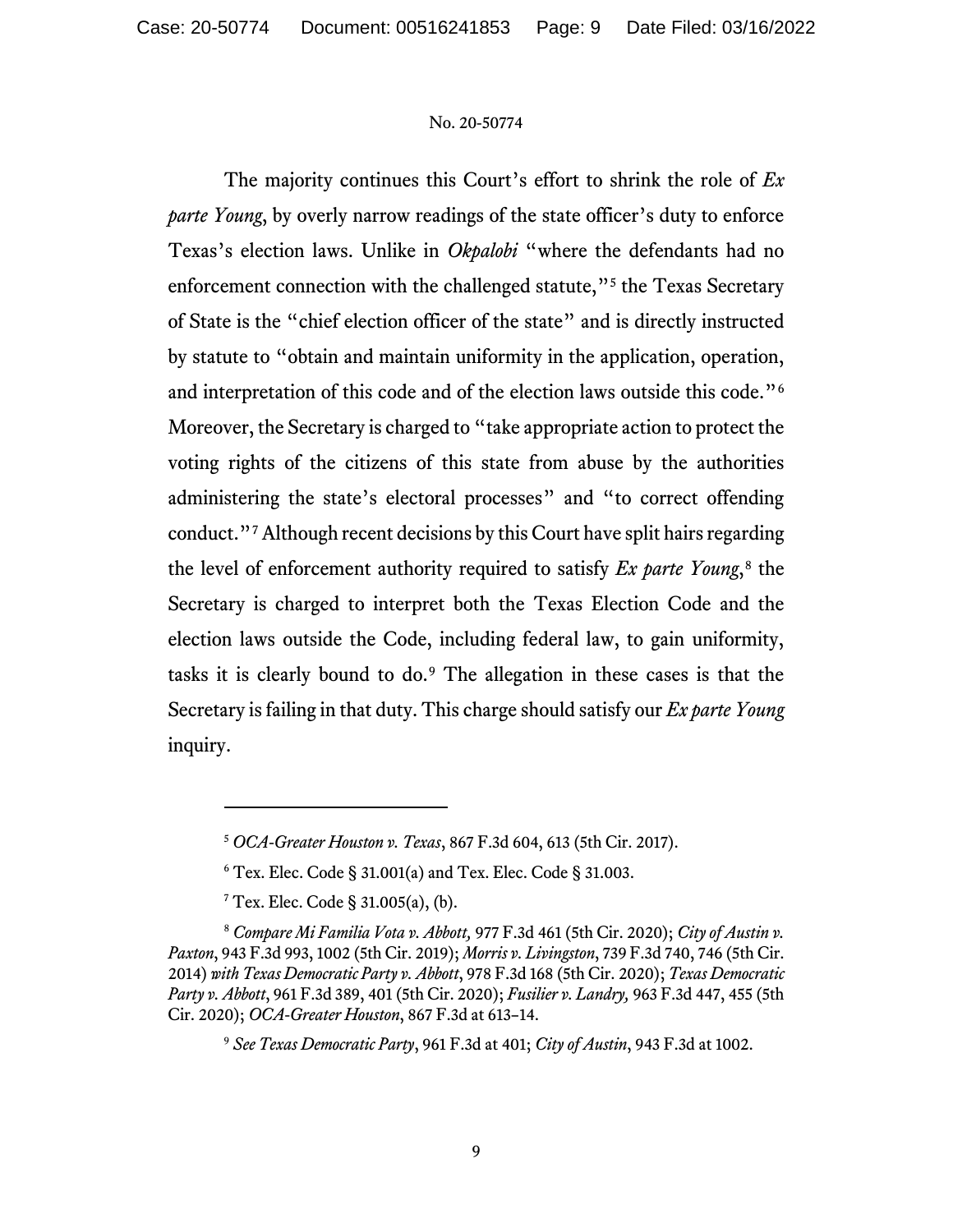## **II.**

None other than the inimitable Charles Alan Wright saw *Ex parte Young* as "indispensable to the establishment of constitutional government and the rule of law."[10](#page-9-0) Professor Wright's views, drawn as they were from a lifetime of disciplined study stand on their own, gaining their strength from years of recording judicial performance and the currency of our system by the teachings of the Constitutional Convention and the acts of our first Congress. This is the wisdom of a scholar and practitioner, here grounded by the reality that *Ex parte Young* brings the axis necessary for the courts to harness the power vested in them by the Constitutional Convention of 1787—the direction of the flow to the Supreme Court of challenges to the validity of state action, a function essential to the splitting of the atom of sovereignty in a sovereign nation of sovereign states in a young republic and today.

The three-judge district courts, with direct appeal to the Supreme Court, were quickly established as a needed counter to the reach of *Ex parte Young*. [11](#page-9-1) And with this concern faded by the creation of three-judge district courts, there came a list of seminal decisions protecting civil liberties, long and distinguished.[12](#page-9-2) Recall that it was a three-judge district court, with its

<sup>10</sup> Charles Alan Wright & Mary Kay Kane, *Law of Federal Courts* 14 (6th ed. 2002).

<span id="page-9-1"></span><span id="page-9-0"></span><sup>11</sup> 36 Stat. 557; Michael E. Solimine, *The Strange Career of the Three-Judge District Court: Federalism and Civil Rights, 1956–76*, 72 CASE W. RES. L. REV. \_\_, \*4–5 (forthcoming); Barry Friedman, *The Story of* Ex parte Young, *in* FEDERAL COURTS STORIES 269-71 (Vicki C. Jackson and Judith Resnick ed., 2010).

<span id="page-9-2"></span><sup>12</sup> *See e.g.*, *Pierce v. Soc'y of the Sisters of the Holy Names of Jesus & Mary*, 268 U.S. 510 (1925), *aff'g Pierce v. Soc'y of the Sisters of the Holy Names of Jesus & Mary* 296 F. 928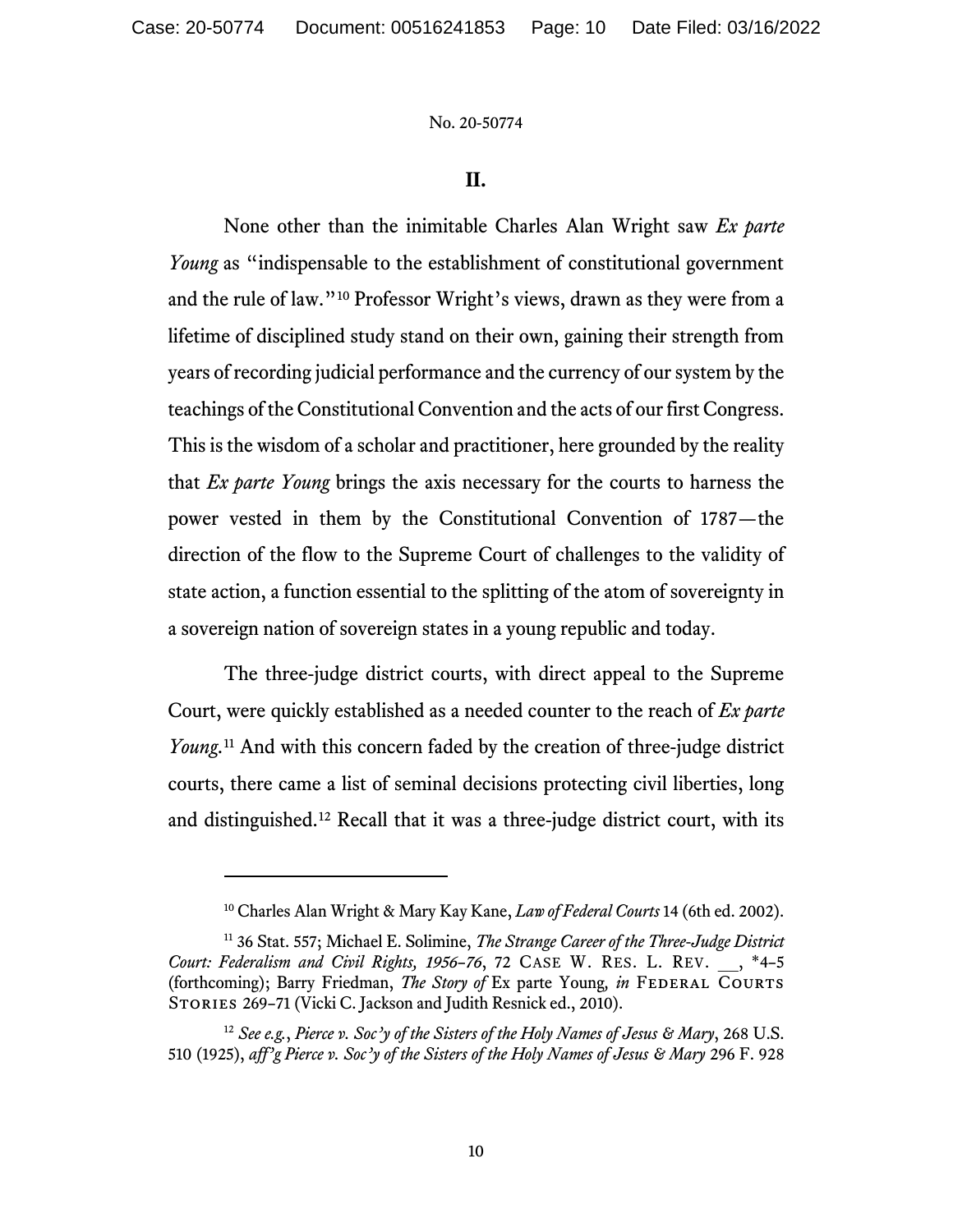injunctive power, that brought *Brown v. Board of Education* to the federal courts, sustaining the integration of public schools.[13](#page-10-0)

#### **III.**

Another strand of history completes the relevant frame for this statefederal tension. While the need for a Supreme Court was never an issue for the delegates at the Constitutional Convention, as its absence was a driving force for its convening, whether to create a tier of lower courts divided the delegates. The cornerstone Madisonian Compromise resolved the impasse—authorizing Congress to create the lower federal courts. And it did, over resistance born of a concern of potential federal court intrusion into state affairs, the work of its judiciary. That lingering concern of the Convention led the first Congress to enact the Anti-Injunction Act: providing that "a writ of injunction [shall not] be granted to stay proceedings in any court of a state," assuring direct review of state courts by the Supreme Court.<sup>[14](#page-10-1)</sup> An exception clause later added: "except as expressly authorized by Act of Congress, or where necessary in aid of its jurisdiction, or to protect or

<sup>(</sup>D. Ore. 1924); *W. Virginia State Bd. of Educ. v. Barnette*, 319 U.S. 624 (1943), *aff'g Barnette v. W. Virginia State Bd. of Educ.*, 47 F. Supp. 251, 252 (S.D.W. Va. 1942); *Baker v. Carr*, 369 U.S. 186 (1962), *rev'g Baker v. Carr*, 179 F. Supp. 824 (M.D. Tenn. 1959); *Younger v. Harris*, 401 U.S. 37 (1971), *rev'g Harris v. Younger*, 281 F. Supp. 507, 508 (C.D. Cal. 1968); *San Antonio Indep. Sch. Dist. v. Rodriguez*, 411 U.S. 1 (1973), *rev'g Rodriguez v. San Antonio Indep. Sch. Dist.*, 337 F. Supp. 280, 281 (W.D. Tex. 1971); *Roe v. Wade*, 410 U.S. 113 (1973), *aff'g Roe v. Wade*, 314 F. Supp. 1217, 1219 (N.D. Tex. 1970).

<span id="page-10-1"></span><span id="page-10-0"></span><sup>13</sup> 347 U.S. 483 (1954); *Brown v. Bd. of Ed. of Topeka, Shawnee Cty., Kan.*, 98 F. Supp. 797 (D. Kan. 1951),*rev'd sub nom. Brown v. Bd. of Educ. of Topeka, Kan.*, 349 U.S. 294 (1955). *See also Briggs v. Elliot,* 98 F. Supp. 529 (E.D.S.C. 1951) *and Davis v. County School Bd.*, 103 F. Supp. 337 (E.D. Va. 1952).

 $14$  1 Stat. 334 § 5 (1793).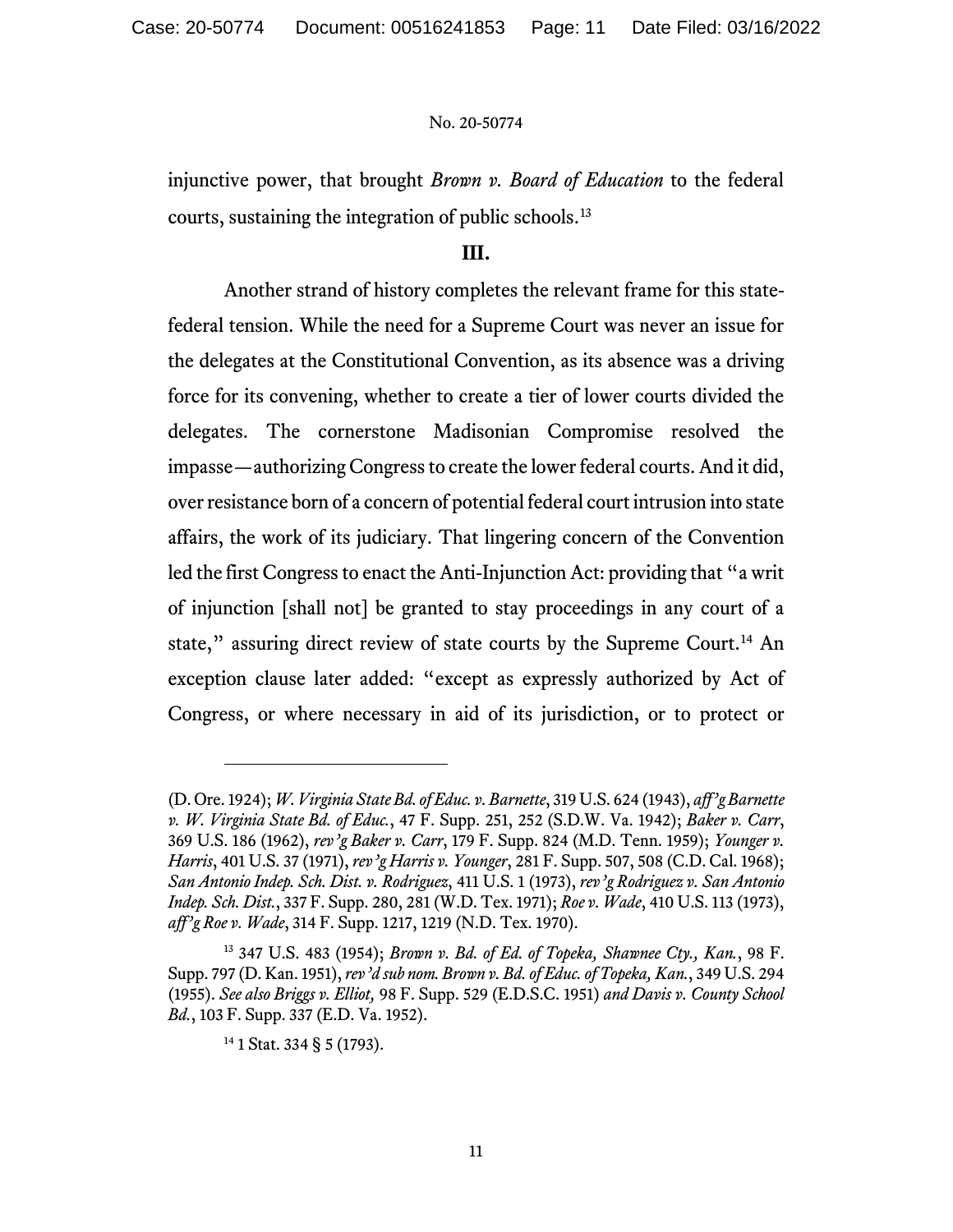effectuate its judgments."[15](#page-11-0) And there it rested, through the Civil War with its attending Constitutional amendments.

With the turn of the century, we entered the *Lochner* period, characterized by federal injunctions blocking state efforts to address social issues in the rising industrial world.[16](#page-11-1) It is significant that from Reconstruction to the *Lochner* era, lawyers seldom reached for § 1983 given its inclusion of the language of the Privileges and Immunities Clause, language neutered in the *Slaughterhouse* cases.[17](#page-11-2) In more recent times, § 1983 came to be a major pathway to the lower federal courts, prompting challenges to its injunctive power as violating the Anti-Injunction Act. The Supreme Court's response sheds light on the wielding and melding of federal injunctions and our federalism.

From these threads of history, the Supreme Court in *Mitchum v. Foster* laid bare the subtle relationship of the Anti-Injunction Act, § 1983, and *Ex parte Young*. The Court saw the then sixty-four-year-old *Ex parte Young* as a critical valve to direct the flow of cases from the state courts to the Supreme Court.[18](#page-11-3) Justice Stewart explained that "Section 1983 was thus a product of a vast transformation from the concepts of federalism that had prevailed in the late 18th century when the anti-injunction statute was enacted."<sup>[19](#page-11-4)</sup>

<sup>18</sup> *Mitchum v. Foster*, 407 U.S. 225, 242 (1972).

<span id="page-11-4"></span><sup>19</sup> *Id.*; 42. U.S.C. § 1983.

<span id="page-11-0"></span><sup>15</sup> 28 U.S.C.A. § 2283 (West).

<span id="page-11-1"></span><sup>16</sup> *Lochner v. New York*, 198 U.S. 45 (1905).

<span id="page-11-3"></span><span id="page-11-2"></span><sup>&</sup>lt;sup>17</sup> 83 U.S. 36 (1872).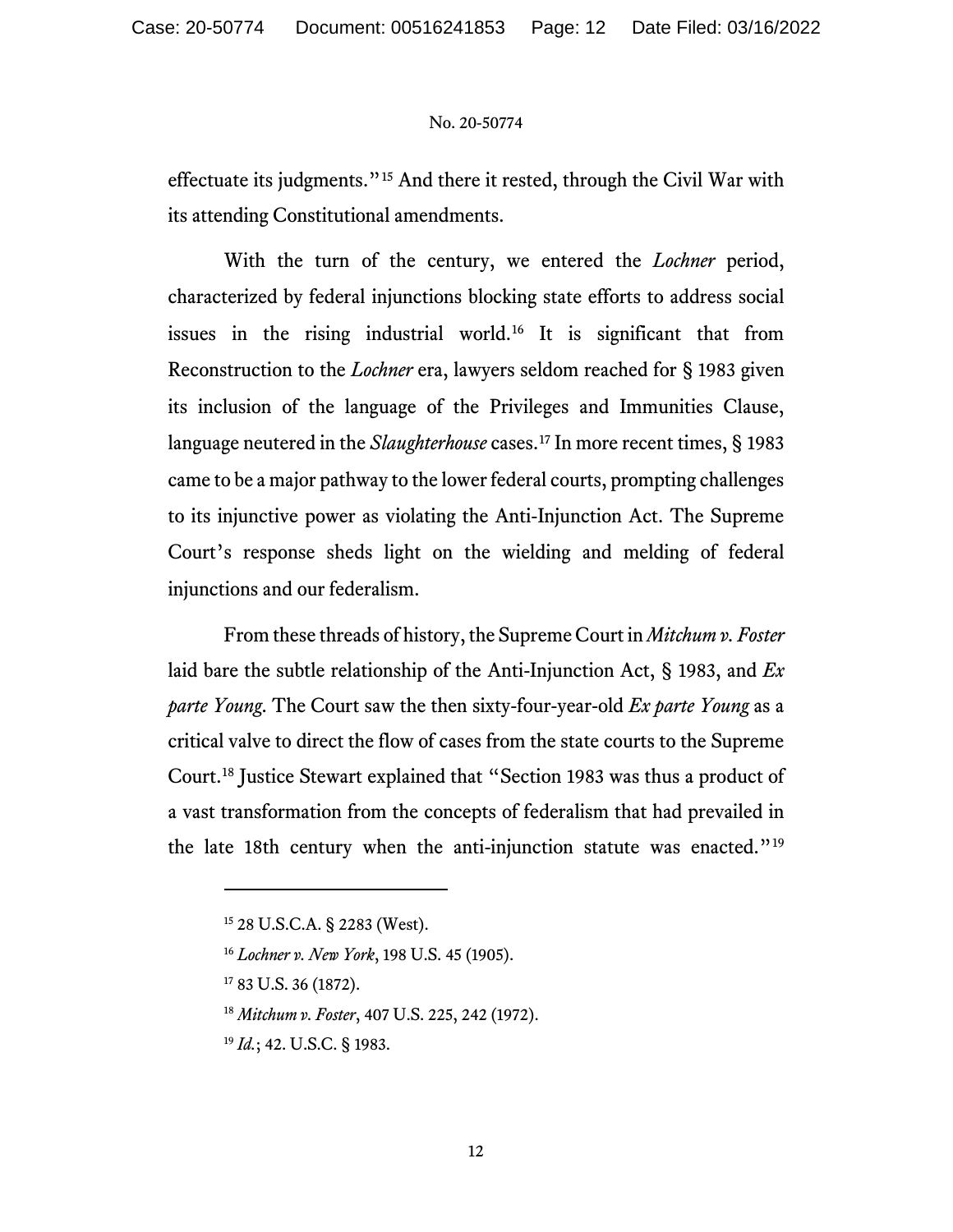Congress was "concerned that state instrumentalities could not protect those rights; it realized that state officers might, in fact, be antipathetic to the vindication of those rights; and it believed that these failings extended to the state courts."<sup>[20](#page-12-0)</sup> He continued:

The very purpose of § 1983 was to interpose the federal courts between the States and the people, as guardians of the people's federal rights—to protect the people from unconstitutional action under color of state law, "whether that action be executive, legislative, or judicial."<sup>[21](#page-12-1)</sup>

*Mitchum v. Foster* is itself a contemporary example of the on-going allocation of the flow of cases to the Supreme Court from the state courts and the Congressionally created lower federal courts, as well as the role of *Ex parte Young* in that cast.

In sum, *Ex parte Young*, birthed as a tool of the *Lochner* period, proved its effectiveness in sustaining challenges to state efforts to protect workers. *Mitchum v. Foster* presents as a parallel—protecting civil rights—giving to civil rights claimants a § 1983 with the power of the injunction, albeit not always a path around the Eleventh Amendment.

# **IV.**

Here however, as it was in *Okpalobi*, the threshold question is standing, the Article III door to the federal courthouse, which the majority stepped past. Standing doctrine was a product of the shift to the public law model. With its focus upon injury and redressability, it rejected an

<span id="page-12-0"></span><sup>20</sup> *Mitchum*, 407 U.S. at 242.

<span id="page-12-1"></span><sup>21</sup> *Id.* (quoting *Ex parte Commonwealth of Virginia*, 100 U.S. 339, 346 (1879)).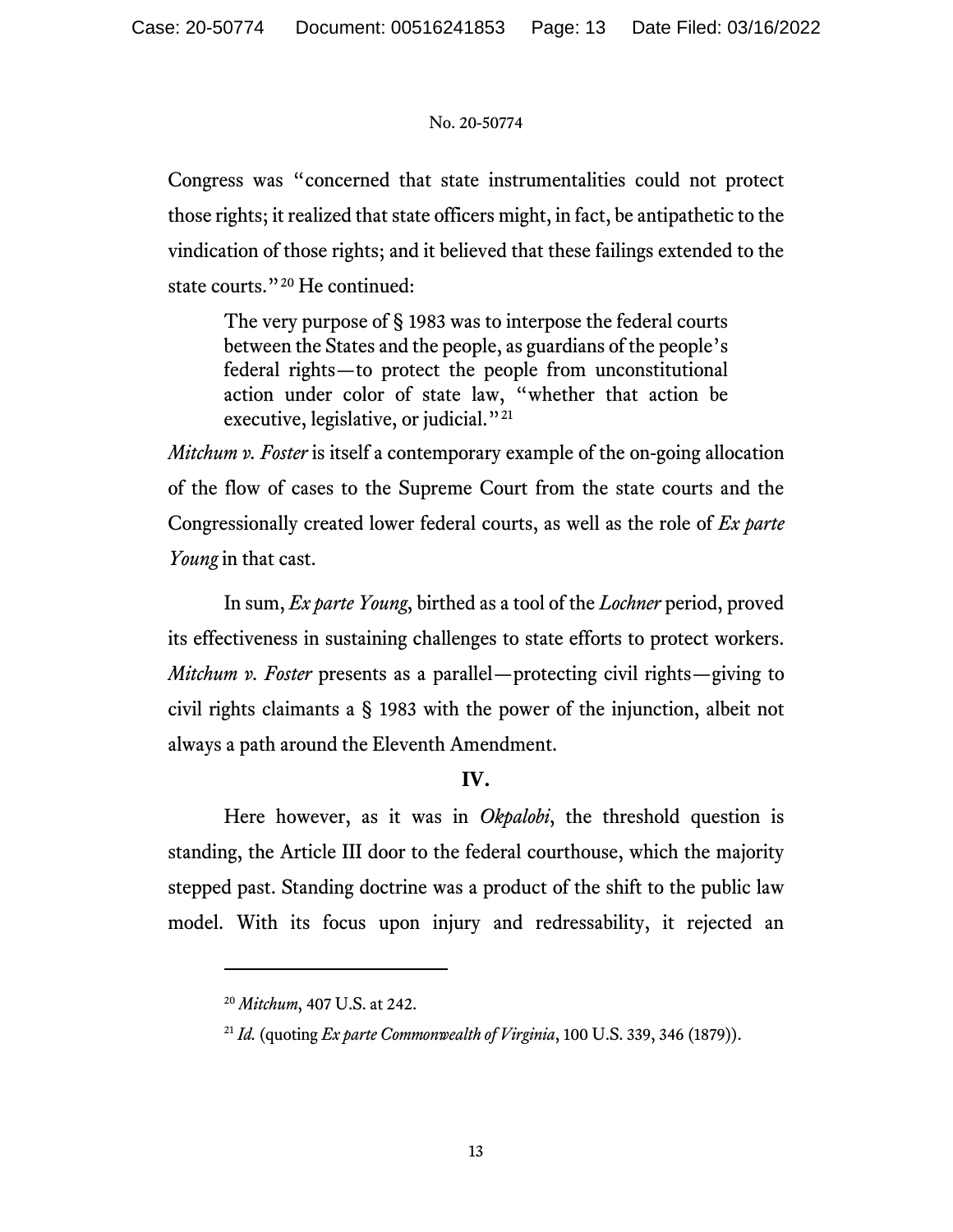ombudsman role for the federal courts. Here, as all three of our cases bring claims of constitutional violation under § 1983, there is no immunity issue, no necessary role for *Ex parte Young*. [22](#page-13-0) As the state has no immunity from enforcement of the Fourteenth Amendment here,<sup>[23](#page-13-1)</sup> the remaining inquiry is standing—itself a constitutional demand of injury and redressability.[24](#page-13-2)

Under a proper Article III analysis, these suits have a redressable injury because the Secretary is directed by the election laws of Texas to interpret and conform the election code to other election laws (as federal law is state law). Power to interpret to gain uniformity with state and federal law is power to enforce.<sup>[25](#page-13-3)</sup> And "our precedent suggests that the Secretary of State bears a sufficient connection to the enforcement of the Texas Election Code . . . to support standing."[26](#page-13-4) Again, the claim is that the Secretary failed to discharge that duty or has done so in an unconstitutional manner. These claims can proceed if there is standing with its requirement of injury and redressability.

<span id="page-13-0"></span><sup>&</sup>lt;sup>22</sup> These three cases also present claims under the Voting Rights Act and the Americans with Disabilities Acts, where Congress has specifically abrogated state sovereign immunity. *See e.g.*, *Tennessee v. Lane*, 541 U.S. 509, 534 (2004); *Fusilier*, 963 F.3d at 455; *OCA-Greater Houston*, 867 F.3d at 614.

<span id="page-13-1"></span><sup>23</sup> *Reynolds v. Sims,* 377 U.S. 533, 537 (1964); *Fitzpatrick v. Bitzer*, 427 U.S. 445, 454 (1976).

<sup>24</sup> *E.g., Lujan v. Defs. of Wildlife*, 504 U.S. 555, 560 (1992).

<span id="page-13-3"></span><span id="page-13-2"></span><sup>25</sup> Tex. Elec. Code § 31.001(a) and Tex. Elec. Code § 31.003. *See Testa v. Katt*, 330 U.S. 236 (1947).

<span id="page-13-4"></span><sup>26</sup> *Texas Democratic Party*, 961 F.3d at 401 (citing *OCA-Greater Hous.*, 867 F.3d at 613).